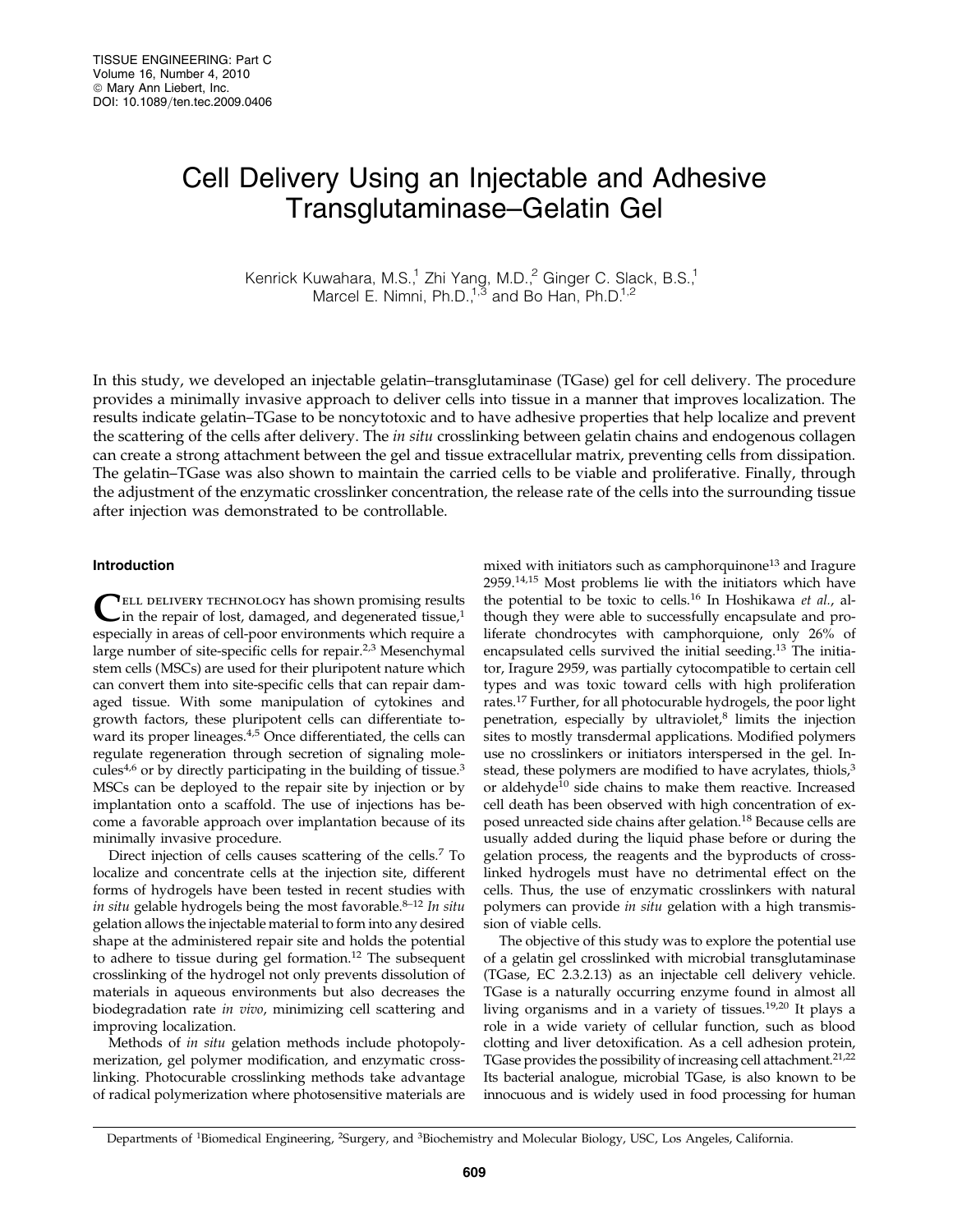consumption.23,24 TGase functions by covalently binding the  $\varepsilon$ -amino group of a lysine residue and a  $\gamma$ -carboxamide group of glutamine<sup>25</sup> to create intramolecular covalent links within and between polymers, thereby creating a lasting structure that will polymerize when injected.

Gelatin was chosen as the TGase substrate based on its biocompatible hydrogel properties.<sup>26</sup> Because it is derived from collagen, a common structural protein, gelatin retains most of the amino acid sequence segments of collagen as well as most of the integrin-binding domain sequences.27–29 Gelatin's less-ordered structure, when compared with collagen, exposes more integrin-binding domains for cell attachment.<sup>30</sup> Many studies have shown that the addition of biological components or controlled modification of a biological component can prolong cell survival and prevent dedifferentiation. Almany and Seliktar<sup>14</sup> combined the synthetic polyethylene glycol (PEG) with fibrinogen to compensate for the lack of bioactive signals in the extracellular matrix which support cell attachment. For polysaccharide gels such as chitosan and alginate, Arg-Gly-Asp (RGD), an integrinbinding domain peptide sequence, $31$  or gelatin $11$  has been added to promote cell attachment. The TGase enzyme covalently binds the intra- and intermolecular structures, increasing the resulting gel's melting temperature, preventing gelatin's natural tendency to dissolve at  $37^{\circ}$ C, and enhancing its resistance to protease degradation.<sup>24</sup> However, unlike chemical crosslinking, enzymatic crosslinking is site specific, leaving many functional groups unaltered. Barbetta et al. found that the gelatin–TGase hydrogel had a better sustainment of hepatocyte phenotypes than a methacrylated gelatin,<sup>32</sup> signifying that lower amounts of modifications on the gelatin's functional groups may hinder dedifferentiation.

This study was designed to evaluate an injectable gelatin– TGase gel for cell delivery. We investigated the gel's cytotoxicity and examined its ability to adhere to the surrounding tissue and to prevent dissipation of cells after delivery. To demonstrate feasibility of cell delivery, the gel's controllable cell release was tested in vivo.

## Materials and Methods

#### Material and reagents

Microbial TGase (ACTIVA TI; Ajinomoto, Tokyo, Japan) from Streptomyces mobaraense was purified using S Sepharose Fast Flow column.<sup>33</sup> Briefly, 3g of crude TGase was dissolved in buffer A (20 mM phosphate and 2 mM ethylenediaminetetraacetic acid, pH 6.0) and then mixed with 3 mL of preequilibrated S Sepharose FF beads. After incubation at  $4^{\circ}$ C overnight with occasional vortexing, the protein solution and bead mixture were batch loaded into a column. After washing with 4 volumes of buffer A, TGase was eluted with buffer B (buffer A with 800 mM NaCl). Protein concentration was monitored by the method of Bradford (Bio-Rad, Hercules, CA), utilizing bovine serum albumin as a standard.

Culture media (denoted as D10 medium) were composed of Dulbecco's modified Eagle's medium (DMEM) containing high glucose  $(4.5 g/L)$  (Mediatech, Manassass, VA) supplemented with 10% fetal bovine serum (Hyclone, Logan, UT) and 1% antibiotic/antimycotic solution (Mediatech). All other chemicals and reagents were purchased from Sigma-Aldrich (St. Louis, MO) unless otherwise stated.

## Bone marrow stromal cell maintenance

Rat bone marrow stromal cells (MSCs) were harvested from euthanized, 6-week-old Fisher 344 rats (Harlan Labs, San Diego, CA) using the following described methodology.<sup>34</sup> Briefly, the femoral midshaft bone marrow was aspirated into DMEM containing penicillin (100 U/mL) and streptomycin (100 mg/ mL). Bone marrow cells were collected and plated on 50-mm tissue culture plates. The harvested stromal cells were isolated using adhesion–depletion methods. Nonadherent cells were removed after a media change 3 days later. The MSCs were maintained with D10 medium in 100-mm tissue culture plates (BD Falcon, Franklin Lake, NJ) and subcultured every 2 days.

#### Gelatin–TGase gel preparation

Gelatin–TGase was prepared by mixing different amounts of gelatin solution (1–10%, bovine skin type B, 225 bloom) and TGase  $(5.8, 11.7, 23.5,$  and  $47 \mu g/mL)$ . Before experimental use, gelatin was incubated at  $37^{\circ}$ C to obtain a liquid consistency for easier mixing. Gelation times were measured for different combinations of gelatin concentration and TGase. Gelation time is defined as the time needed for the gelatin to transform from semisolid form to solid form when placed in a syringe at room temperature. Because gelatin can gel at room temperature even without TGase to form reversible solid gels by a thermal cooling effect, a confirmation step was added by placing the solidified gel at  $37^{\circ}$ C for 30 min to verify that the crosslinked gel is irreversible.

For cell encapsulation, the gelatin–TGase cocktail was composed of 10% gelatin,  $10 \times$  phosphate-buffered saline, and TGase in a ratio of 9:1:0.025 ( $v/v/v$ ). The concentration of TGase was varied depending on the experiment. Gelatin– TGase was incubated at  $37^{\circ}$ C for 1 h before in vitro and in vivo studies.

## Burst test

A burst test was conducted to determine the adhesion of the gelatin–TGase to the collagen matrix. An in-house–made apparatus was used for this purpose (Fig. 1A). Fresh bovine pericardium (Sierra, Whittier, CA) was used as a collagen matrix. The sheet was measured and trimmed to the diameter of the mouth of the collecting cup. A hole measuring 4.0 mm in diameter was made in the middle of the sheet. Ten percent gelatin mixed with different amounts of TGase (11.7, 23.5, and  $47 \mu g/mL$  was used to create the sealant. About  $150 \mu$ L of the gel sealant was applied to fill the hole and was cured at room temperature for 40 min. The filled hole of collagen sheet was aligned to a 4-mm-diameter hole located on the center of the collecting cup cap. The collagen matrix sheet was fixed and held between the water column and collecting cup. The gel sealant was pressurized by adding water gradually to the column. The height of the water at which the sealant failed and the mode of failure were noted. Pressure (mmHg) was determined by height of water (mm) divided by mercury density  $(13.6 \text{ g/mL})$ .

### Cell culture on two-dimensional TGase gel

Cell proliferation and attachment studies were conducted by directly overlaying cells on TGase-crosslinked gelatin gel (gelatin–TGase). In each well of a 24-well plate,  $200 \mu L$  of gelatin–TGase (gelatin concentration of 1%, 5%, and 10% and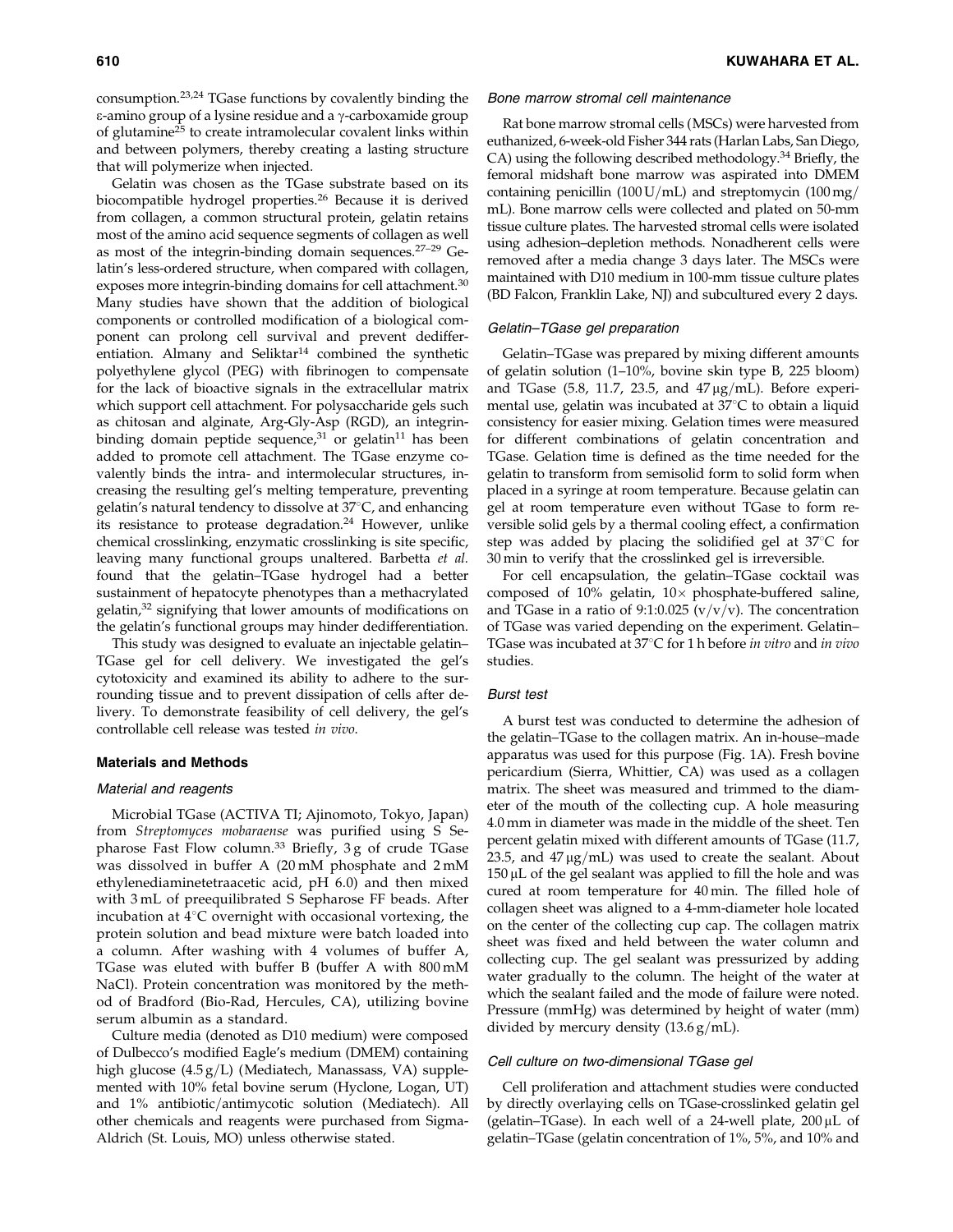

FIG. 1. (A) The burst test apparatus. (B) The resistance to pressure (measured in mmHg) by gelatin–TGase with different concentrations of TGase. Water was incrementally added, 5 mL at a time, before bursting. Water pressure was derived from the height of the water and converted to mmHg. The error bars represent the standard deviation  $(n = 4)$ . Statistical significance:  $*p$  < 0.008 for 11.7 µg/mL versus gelatin only; \*\*p < 0.002 for 23.5 µg/mL versus gelatin only; \*\*\*p < 0.0001 for 47 µg/mL versus gelatin only;  $p < 0.004$  for 47  $\mu$ g/mL versus 11.7  $\mu$ g/mL. TGase, transglutaminase. Color images available online at www.liebertonline.com/ten.

TGase concentration was kept at  $23.5 \mu g/mL$ ) was added to the bottom of the well. After incubating at  $37^{\circ}$ C for 1 h, the plate was left open in the fume hood for air drying. The wells were rinsed twice with cold phosphate-buffered saline before cell plating. In each well,  $5\times10^4$  of MSCs in 1 mL of D10 medium were seeded. The cells seeded on noncoated plastic surface and 10% gelatin-coated well served as controls. The cell morphology was observed at 1, 3, and 5 days under  $10\times$  magnification (Leitz inverted microscope) and the total cell number was counted after trypsinization (0.25%; Mediatech) using a hemocytometer.

# Cell culture embedding in three-dimensional TGase gel

MSC morphology and migration rate in/out threedimensional (3D) matrices (gelatin–TGase) were compared in different gel composites. Cells were detached by trypsin, and cell density was adjusted to  $2\times10^7$ /mL. Cell suspension was mixed with gelatin–TGase cocktail at 1:20 volume ratio. The final cell density was  $1 \times 10^6$ /mL. An aliquot of 200 µL was loaded to the bottom of the wells of a 24-well plate and incubated at 37 $\degree$ C for 30 min. After forming lattices, 500 µL of 10% fetal bovine serum/DMEM were added on top and incubated at 37 $\degree$ C in 5% CO<sub>2</sub>. The medium was changed every 2–3 days. Cell viability was tested by a trypan blue exclusion method and cell morphology was monitored daily up to 10 days. For imaging purposes, green fluorescent protein (GFP) labeled MSCs were used (provided by Hong Yu, Ph.D., Miami University). Fluorescent images of the 3D cellular interaction within the gel were taken with a Leica microscope (Leica DM-LB2).

For the cell migration study, a 3-mm-radius circular scratch was made on the bottom of each well of the 24-well plate, and  $15 \mu$ L of the cell/gel mix was deposited onto the middle of the circle. The surface tension properties of the gel created a 3 mm-radius half dome. The gel was set to solidify for 30 min and then supplemented with 1 mL D10. The medium was changed every 3 days. The gel was monitored daily to observe the migration of the cells from the gel to the surrounding plate. The migration distance was measured in millimeters as the distance from the edge of the original gel to the cell front. The mean distance was derived as an average of four measurements at each quadrant of the dome. One set of gels was stained with Diff-Quik (Baxter Scientific Products, Los Angeles, CA) to visualize the cell migration, according to the manufacturer's protocol. The gels were fixed for 2 min with Diff-Quik fixation solution, and stained for 5 min with Diff-Quik solution I and for 5 min with Diff-Quik solution II.

#### In vivo cell delivery with 3D gelatin–TGase

Four male 6-week-old Fisher 344 rats (weighing 190–210 g) were used for the experiment according to an approved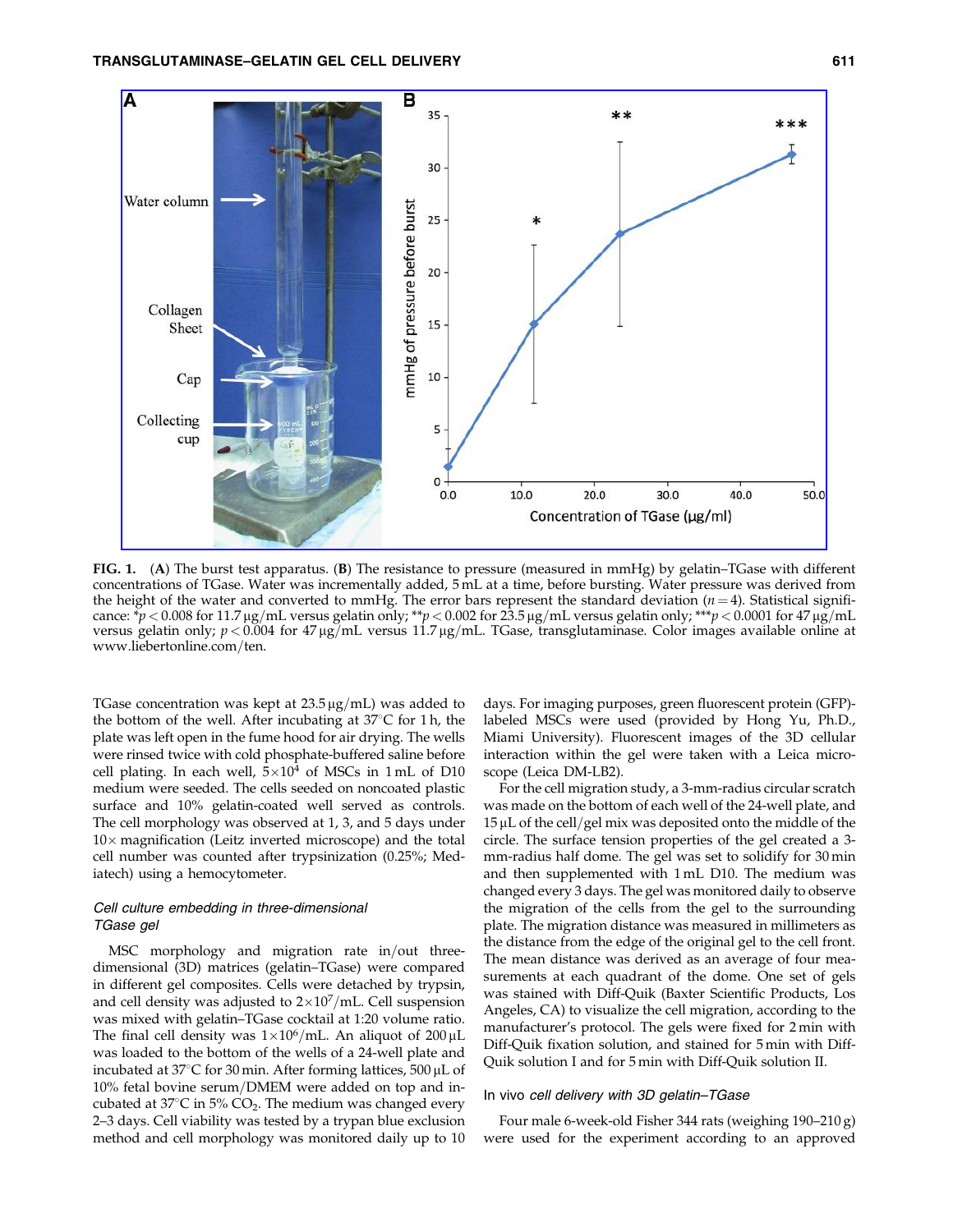protocol by the Institutional Animal Care and Use Committee, University of Southern California. Prior to surgery, the rats were anesthetized with ketamine/xylazine  $(10:1, 1)$  $w/w$ ). The area of surgery was shaved and disinfected with iodine and ethanol. A 1-cm incision was made above the shoulder. A portion of the deltoid was detached from the acromion to expose the infraspinatus tendon. Measuring about 5 mm from the humeral insertion of the tendon, a fullthickness defect across 50% of the total width of the infraspinatus tendon was made. About 200 µL gelatin-TGase cocktail mixed with  $10^6$  cells/mL of GFP-labeled MSCs was injected through a 23-gauge needle onto the defect site. The injection site was identified with a small suture knot. For closure, deltoid muscle was sutured and the skin was subsequently sutured. No activity restrictions were imposed following surgery.

The injected gels and surrounding tissue were harvested at 2 and 7 days postsurgery and fixed in 10% formalin neutral buffer solution (pH 7.4), dehydrated in a graded ethanol series, embedded in paraffin, and sectioned at  $5 \mu m$  thick with a microtome (Reichert Jung Histocut 820). Fluorescent micrographs were taken from deparaffinized sections with a fluorescent microscope (Leica DM-LB2). The serial sections from the same paraffin blocks were also stained with hematoxylin and eosin to visualize the cells and extracellular matrix.

## Results

#### Determination of the gelation time

The optimum condition for proper cell delivery was established by assessing the gelation time. Depending on the amount of TGase or the concentration of gelatin, the onset of gelling was verified to be controllable. Decreasing either the concentration of TGase and/or gelatin had the effect of extending the gelling time. Although gelatin and TGase concentration both had effects of extension and onset time, one factor seemed to have a higher impact on the other. Low concentration of gelatin had a higher impact on extending the time window for injections, whereas low concentration of TGase shifted the onset of gelling to a later starting time. A tangible gel-like consistency required at least 10 min of reaction time (Table 1).

# Determination of binding strength between gelatin–TGase and collagen

Localization of cell delivery required the adhesion of gelatin– TGase gel to the surrounding tissue. A burst pressure test

Table 1. Gelation Times for Different Concentrations of Gelatin and Transglutaminase

| Gelatin<br>concentration $(\%)$ | Gelation time (min) |                                                                                        |           |
|---------------------------------|---------------------|----------------------------------------------------------------------------------------|-----------|
|                                 |                     | $47.0 \mu$ g/mL <sup>a</sup> 23.5 $\mu$ g/mL <sup>a</sup> 11.7 $\mu$ g/mL <sup>a</sup> |           |
| 10                              | $10 - 13$           | $20 - 25$                                                                              | $30 - 42$ |
| 7.5                             | $13 - 20$           | $30 - 50$                                                                              |           |
| 5                               | $75 - 100$          | $95 - 120$                                                                             |           |

Values are represented in minutes from the time the reaction generates a gel-like consistency to the time the gel completely solidifies.<br><sup>a</sup>Concentration of transglutaminase.

was performed to determine and quantify the strength of the adhesion between the gel and collagen substrate. A nonlinear increase in pressure resistance was observed as the concentration of TGase was increased (Fig. 1B). The gelatin sealant without TGase bursts immediately when water pressure increased beyond 2.9 mmHg. Each sealed defect broke at the interface border between the collagen and the solidified gel. Statistical significance of burst pressure was seen between  $11.7 \,\mathrm{\upmu g/mL}$  gelatin–TGase versus gelatin only ( $p < 0.008$ ), 23.5 µg/mL gelatin–TGase versus gelatin only ( $p < 0.002$ ), 47 µg/mL gelatin–TGase versus gelatin only  $(p < 0.0001)$ , and 47 µg/mL gelatin–TGase versus 11.7 µg/mL gelatin–TGase ( $p < 0.004$ ).

The breaking at the gel interface suggests that the TGase bonds between the collagen and gelatin were broken; thus calculating the bonding strength at the interface was possible.

The interface bonding strength was defined as the tensile stress at the interface between the gel and collagen matrix. The tensile stress was determined from the derived formula.<sup>35</sup>

# Bonding strength  $=3P/4 \times (a/t)^2$

where P is the pressure in  $N/m^2$ , a is the radius, and t is the thickness of the collagen defect. Bonding strength was calculated from pressure data (Table 2). A high TGase concentration of  $47 \mu g/mL$  displayed high bond strength of  $318 \pm 10.13$  kPa, whereas gelatin without TGase bonded with collagen showed a value of  $14.67 \pm 16.94$  kPa.

#### Determination of cell attachment and viability

A direct stem cell overlay of gelatin and gelatin/TGase substrate was used to study cell behavior and performance. Through the 1, 3, and 5-day time course, distinct difference in MSC behavior was observed. The 10% gelatin/TGase appears to have the highest proliferation rate (Fig. 2A), whereas the 1% gelatin concentration had the lowest. Cell numbers were increased as the gelatin concentration increased. The same trends were observed at days 1 and 3 time points. Statistical differences at day 1 between 10% gelatin– TGase and noncrosslinked 10% gelatin ( $p < 0.02$ ) and between 5% gelatin–TGase and 10% noncrosslinked gelatin  $(p < 0.05)$  were significant. There was no statistical significance between 1% gelatin concentration with TGase and noncrosslinked 10% gelatin at day 1, suggesting that a higher rate of crosslinking is required for cell attachment. At day 3,

Table 2. Calculated Interface Bonding Strength Between Collagen and Gelatin

| 10% gelatin mixed<br>with $TGase (\mu g/mL)$ | Interface bonding<br>strength (kPa) |  |
|----------------------------------------------|-------------------------------------|--|
| 47.0                                         | $318.08 + 10.13$                    |  |
| 23.5                                         | $237.03 \pm 88.13$                  |  |
| 11.7                                         | $150.92 + 75.36$                    |  |
|                                              | $14.67 + 16.94$                     |  |

Values show the mean  $\pm$  standard deviation of  $n=4$ . These values were calculated from the values of the burst test.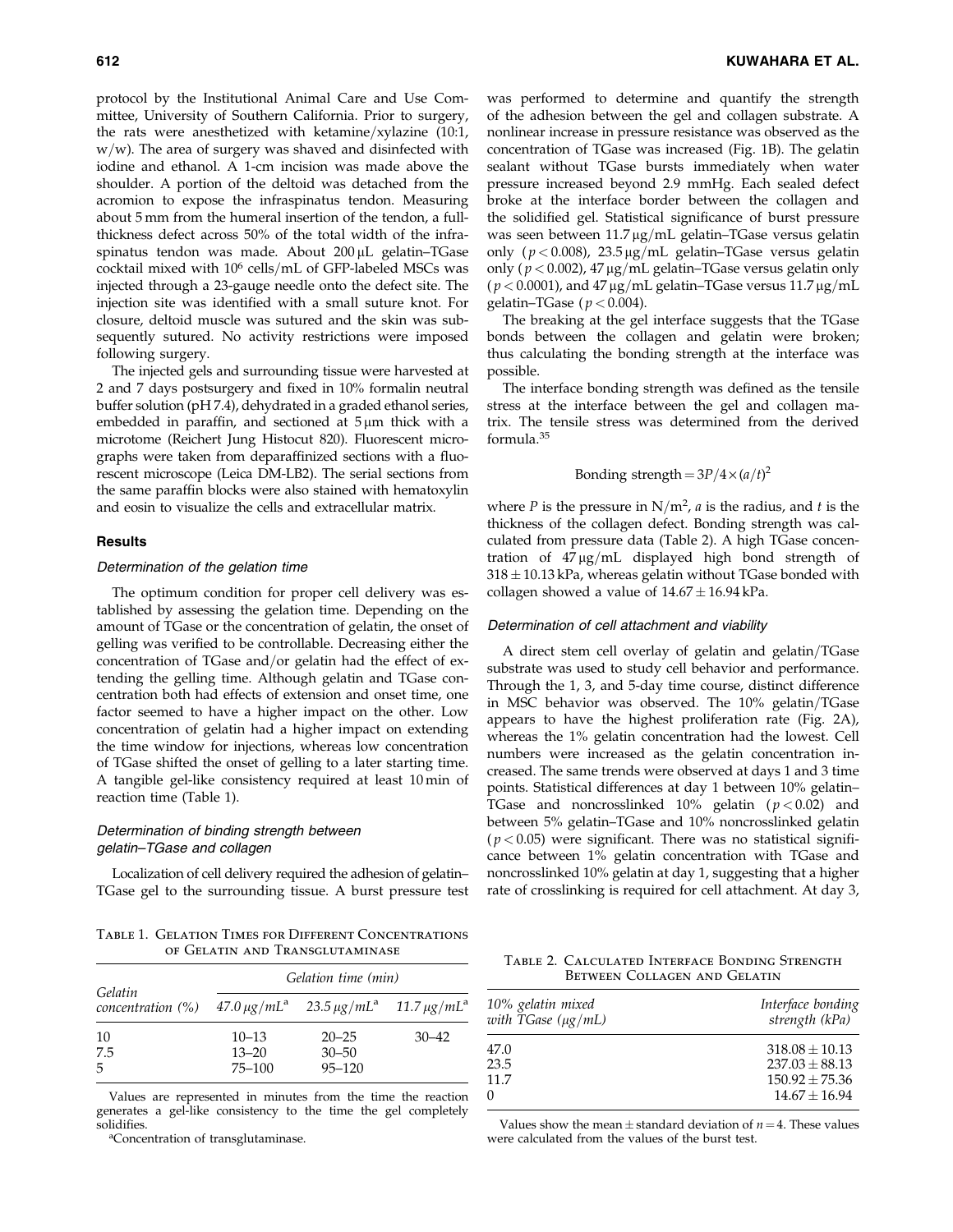

FIG. 2. (A) Cell counts of MSCs on two-dimensional gelatin–TGase gels after 1, 3, and 4 days. Different gelatin concentrations were used and all were treated with  $23.5 \mu g/mL$  of TGase. Ten percent + no TGase is the gelatin-only control. Error bars represent the standard deviation ( $n = 4$ ). (B–E) Representative cell morphology images of the MSCs on 10% gelatin with no TGase (B). One percent gelatin with TGase (C), 5% gelatin with TGase (D), 10% gelatin with TGase (E) demonstrate the gelatin concentration effect on cell shape. High gelatin concentration without TGase shows cells still in their round form. Scale bars are 100 μm. MSC, mesenchymal stem cell. Color images available online at www.liebertonline.com/ten.

a statistical significance was observed between 10% gelatin– TGase and 10% noncrosslinked gelatin ( $p < 0.04$ ). The high gelatin concentration with TGase was shown to support cell proliferation. Therefore, subsequent cell encapsulation studies were performed with 10% gelatin.

Cell morphology was dependent on the concentration of gelatin. The cell shape progressively assumed more of a spread-out elongated pattern as the percentage of gelatin was increased (Fig. 2B–E). A correlation was observed between the amount of gelatin and the cell morphology. MSCs were distinctly more elongated and less spherical in the gelatin with TGase in comparison to the gelatin alone.

# Cell morphology and viability in 3D cell culture

The two-dimensional or monolayer cell culture showed that the crosslinked gelatin substrate can support cell proliferation; however, studies were necessary to determine if the MSCs could thrive in a 3D gelatin–TGase setting. When the MSCs were initially embedded, the cells assumed a round shape (Fig. 3A). On day 3, the cells began to aggregate, forming colony-like clusters (Fig. 3B). The cells exhibited elongated cell shape around day 7 and a network-like structure was observed (Fig. 3C). As the gels were monitored for 10 days, increases in cell density were observed within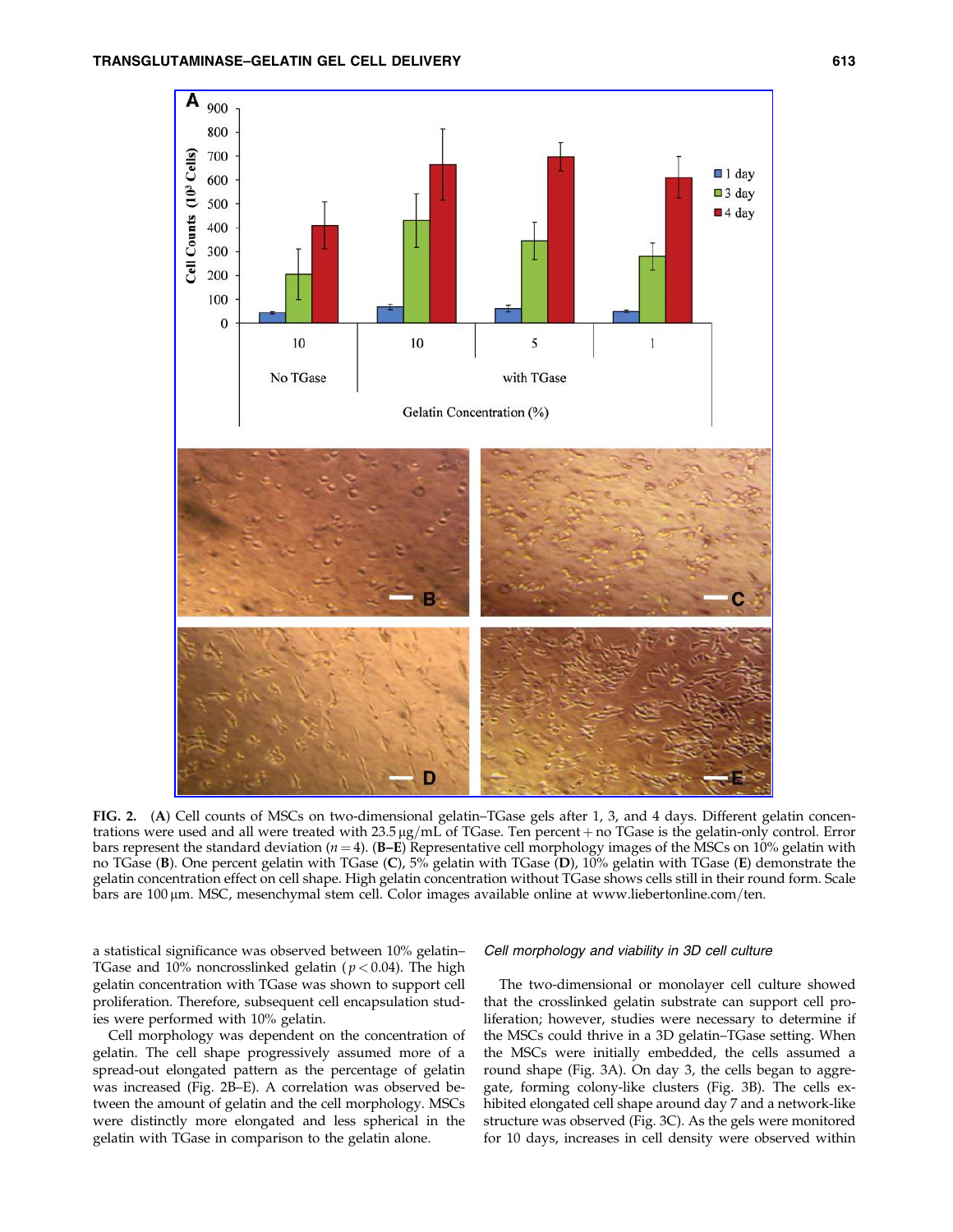

FIG. 3. (A–C) MSC morphology changes while embedded in three-dimensional cell culture after 1 (A), 4 (B), and 7 days (C). The gelatin concentration of gelatin–TGase is 10%. The cell density is at  $1\times10^6$ /mL. Fluorescent pictures of the cell colonies embedded in the gel were taken. The scale bars for  $(A)$ – $(C)$  is 100  $\mu$ m. (D) Colony with a network-like morphology, under higher magnification. Scale bar is 100  $\mu$ m. (E) Cell connection formation between colonies. Scale bar is 200  $\mu$ m. Color images available online at www.liebertonline.com/ten.

the gel. To further validate cell viability, trypan blue dye exclusion was performed at each stage. Staining showed that the embedded cells (>95%) were viable in all 3D 10% gelatin–TGase gels.

Fluorescent images of the GFP-labeled MSCs in the gel displayed a clear 3D interaction between the cells in the colonies. A mesh-like matrix between cells was observed within colonies (Fig. 3D) where the cells elongated and formed rodlike interconnections. Colonies of MSCs were also observed to stretch toward neighboring colonies (Fig. 3E).

# Cell release rates from 3D gels

To demonstrate the potential for use in cell delivery, the ability to control the release of the MSCs from the gel was investigated. Cells migrated out from gelatin–TGase hydrogels, showing that the cells released were dependent on the concentration of TGase. At  $11.7 \,\mu g/mL$  concentration of TGase, the cells migrated out of the gel within 24 h (Fig. 4A). At 23.5 and  $47 \mu g/mL$  of TGase, the cells remained within the gel and were released after 96 h. Gelatin– TGase gels that had TGase concentrations lower than  $5.8 \mu g/mL$  were unable to retain the cells and dissolved at  $37^{\circ}$ C within 24 h. A possible correlation between the length of delayed release and increased crosslinks was observed. After their release, cells were able to migrate outward, and the migration rate was independent of TGase concentration. This suggested that the encapsulation had no negative impact on the cell's viability. Examples of cell migration from gelatin–TGase are shown in gel domes stained with Diff-Quik (Fig. 4B, C).

## Feasibility of in vivo cell delivery

The feasibility of injecting gelatin–TGase hydrogel as a cell delivery vehicle to be used in tissue repair was studied in an animal model. A pilot study was conducted in which GFPlabeled MSCs in gelatin–TGase were injected into a rotator cuff of a rat. Using the gelation time table (Table 1), the gel was injected into the animal by using a 23-gauge needle with relative ease. The area of injection was located by the suture marker left at the time of initial surgery. From the histology, the gel was distinguished by the difference in density and appearance from the surrounding tissue. The histology showed that the gel was able to attach itself onto the surrounding muscle tissue (Fig. 5A, B). The identification of the MSCs, observed in Figure 5A and C, was confirmed by fluorescence imaging. In the 2-day explant, the cells were found concentrated in the gelatin–TGase (Fig. 5A, C). By the 7th day, the explants showed that the MSCs spread out uniformly into the surrounding tissue (Fig. 5B, D). The gel was also found to be smaller and held fewer cells.

# **Discussion**

This study demonstrates that the gelatin–TGase hydrogel is a method that has promise for delivering viable cells into repair sites through injection. The hydrogel form of gelatin– TGase can be injected through fine 27-gauge needles. This can later gel in situ at the repair site, providing for ease in administration. The hydrogel further provides encapsulation of the cells, which allows for the injection of the cells without dissipation. The TGase and gelatin mixture and the process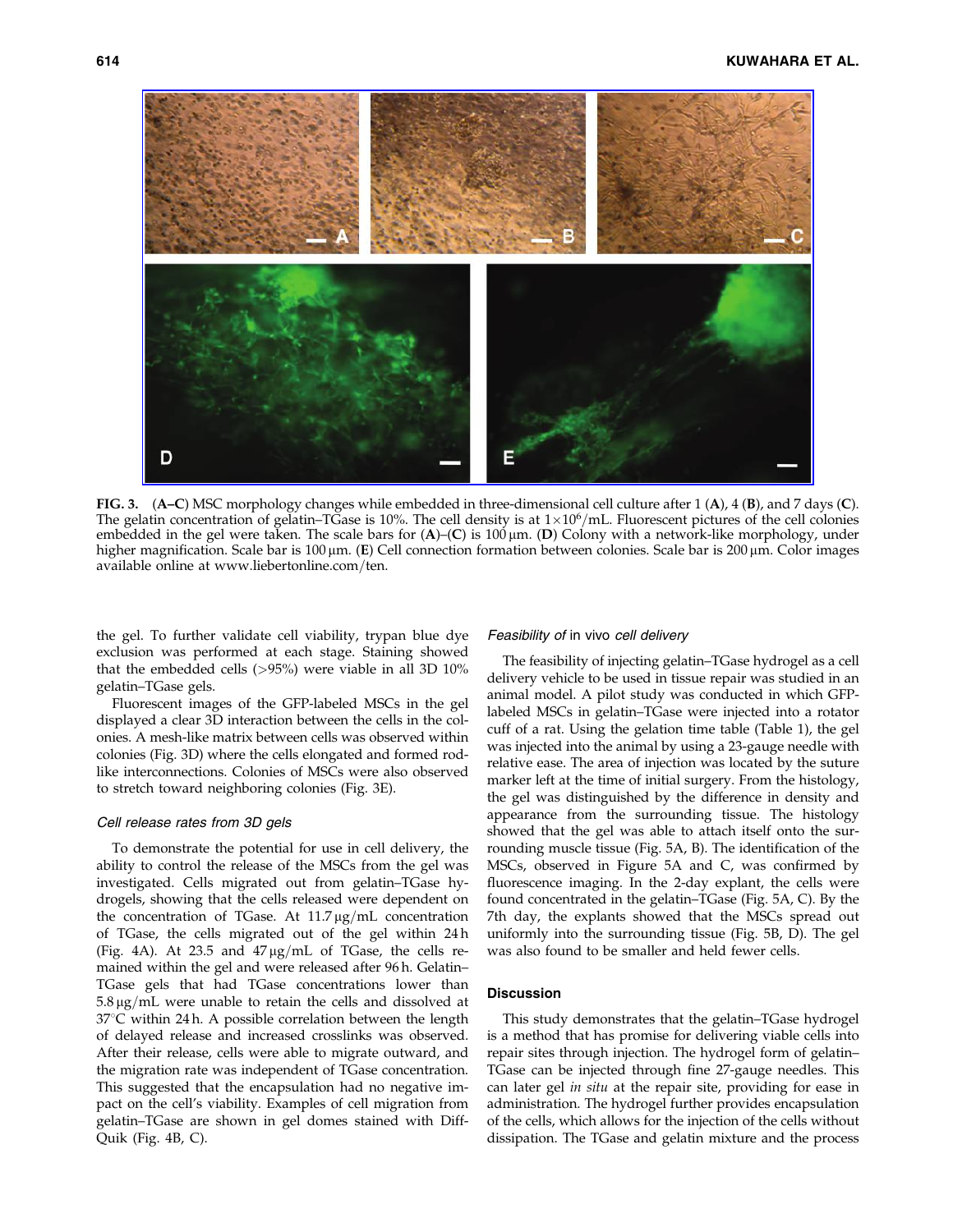

FIG. 4. (A) The graph shows the distance traveled after the encapsulated MSCs were released from the gelatin– TGase. The gelatin concentration of the gels were 10%. The double wavy line on the  $5.8 \,\mathrm{\upmu g/mL}$  of TGase represents gel dissolution and cell dispersion. The error bars represent the standard deviation  $(n = 3)$ . (**B**, **C**) Pictures show cells being released from the corners of the gelatin– TGase gel half dome after 4  $(B)$  and  $5$  (C) days. The half dome along with the released cells were fixed and stained with Diff-Quik (magnification, 200 $\times$ ). Scale bars are 100  $\mu$ m. Color images available online at www.liebertonline .com/ten.



FIG. 5. Histological and fluorescent images of the green fluorescent protein-labeled MSC-encapsulated gelatin–TGase injected areas. (A) Histological hematoxylin and eosin staining of the site 2 days after injection. (B) Hematoxylin and eosin staining of the site 7 days after injection. (C) Fluorescent imaging of the injection site at 2 days. (D) Fluorescent imaging of the injection site at 7 days. Viewed at  $40 \times$  magnification. All scale bars are  $250 \,\mu$ m. Color images available online at www .liebertonline.com/ten.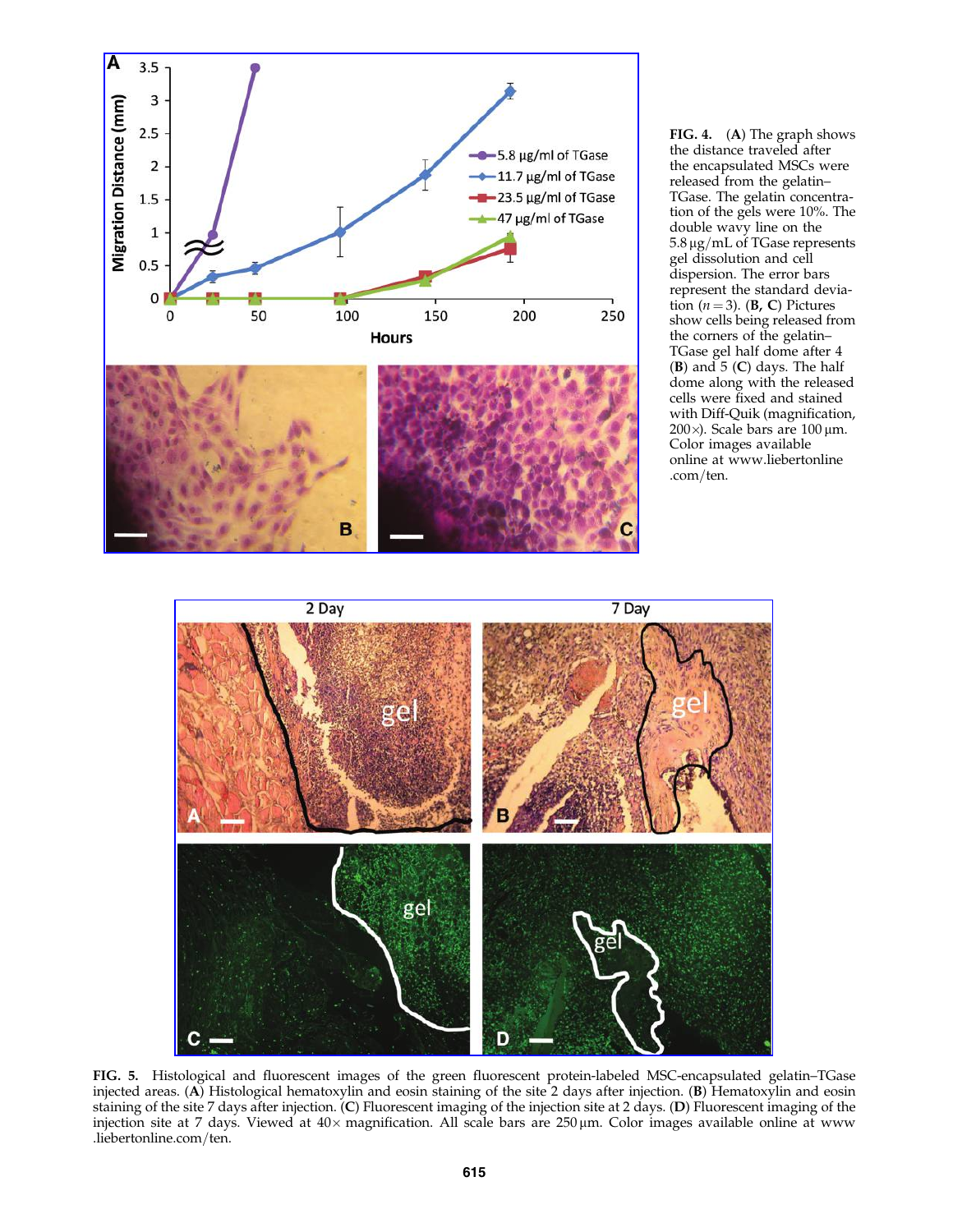of crosslinking were proven to be nondetrimental to cell viability, through both our studies and other studies.33,36–38 These studies demonstrated that the unique characteristics of this hydrogel, such as its ability to encapsulate cells, qualities of adhesion and localization, and its nontoxic nature, are of significant value. They aid in maintaining cell viability and overcome some of the challenges posed by other delivery mechanisms. Further, the results suggest that the level of adhesion and the release of cells may be controllable.

Encapsulation under high concentration of gelatin can be constrictive. Yung et al.<sup>36</sup> commented that a constrictive gel may pose a problem in the encapsulation of cells. For example, Hoshikawa *et al*.<sup>13</sup> used a styrenated natural polymer gelatin to encapsulate chondrocytes. After initiating polymerization with light and subsequently injecting through a needle, the hydrogel gelled in situ. However, because of its tightly crosslinked structure, the cell viability was low. In our study, a high concentration of gelatin (10%) was used, and the encapsulated cells were not found to be constricted. The cells were able to form colonies around day 3 and form a network-like mesh around day 7.

The cells' changing morphology from round cells to network-like structures demonstrates the gel's ability to sustain cells and keep them viable. Studies showed that cells that remain round and unattached eventually lead to apoptosis or death.<sup>39</sup> The highly dense gelatin in the gelatin– TGase gel may have provided ample integrin sites for the cells to change their morphology and spread. PEG-based and polysaccharide-based hydrogels have no integrin sites and allowed the cells to maintain their round morphology. For example, an in situ gelable hydrogel composed of chitosan and oxided dextran shows that the encapsulated cells take a week to adhere and 2 weeks to form colonies, $10$  a considerably longer time compared with gelatin–TGase. Networklike structures were never mentioned or shown in the study.

Cell proliferation increased as the percentage amount of gelatin in the gelatin-TGase mixture is increased. Chau et al.<sup>33</sup> has shown that adding TGase on to collagen can increase the proliferation of HFDF and HOB cells in comparison to a nontreated collagen matrix by altering the collagen configuration and exposing a larger number of cells binding sites. The higher amount of gelatin may have increased the number of integrin binding sites. However, in our subsequent study, where the gelatin percentage was kept constant and the TGase concentration modified (data not shown), the gel with a higher concentration of TGase had more cell attachment. Therefore, proliferation and attachment may be related to the rigidity of the gel rather than to the number of attachment sites. Lo et al.<sup>40</sup> has shown that cells have an affinity toward the rigid substrates and will migrate toward it. Matrix rigidity in tumors enhances cell growth and even upregulate fibronectin expression. $41$  It is possible that rigidity may be a factor in the cell proliferation and attachment, and this line of study is under investigation.

The gelatin–TGase adherence to the surrounding tissue enables localization of the injected cells at the repair site. Gelatin by itself has adhesive properties and has been considered a nontoxic alternative for solvent-based glue.<sup>42</sup> But with crosslinked gelatin, adhesiveness can be increased depending on the substrate bonded to the gelatin. Chen et al.<sup>43</sup> demonstrated the potential of gelatin mixed with TGase as an adhesive to retinal tissue. The study found that lap shear stress of the gelatin–TGase was comparable to other adhesives such as fibrin sealants, $44$  chitosan, $45$  and other various crosslinked gelatin.46 The method used was based on ASTM F2255-03 (Test Method for Strength Properties of Tissue Adhesives in Lap-Shear by Tension Loading). In this study, we calculated the adhesion strength by measuring the stress required to break at the collagen and gelatin interface. Gelatin side chains were able to adhere with the surrounding pericardial collagen with the aid of TGase. As the concentration of gelatin was kept constant, the increase in stress was assumed to be from the TGase's construction of covalent crosslinks between gelatin and collagen. This reflects the value of controlling the strength of the adhesion of the gelatin–TGase to the surrounding tissue.

Finally, the ability to control the release of cells was dependent on the amount and concentration of the TGase enzyme. Yung et al.<sup>36</sup> showed that gelatin crosslinked by microbial TGase did not inhibit proliferation, and cells continued to proliferate once released from the gel. In their study, the cells in the hydrogel were released through a simulated proteolytic attack by trypsin. In vivo, proteolytic enzymes can originate from native cells in the surrounding tissue, dissolving the gel, and may influence an earlier release of cells. Nevertheless, the amount of enzymes released is hard to estimate and calculate, making the actual timing of in vivo release difficult to simulate.

In our studies, the cells were not exposed to a proteolytic attack but were left alone to migrate out (Fig. 4A–C). When the cells were left to incubate on top of gelatin–TGase gels, digestive rings surrounding the cells were observed. This may indicate that cells were releasing proteolytic matrix metalloproteinase enzymes which are known to play a role in cell migration and tissue regeneration. $47$  Further studies may need to be done to correlate matrix metalloproteinase production with the crosslinking degree of gelatin–TGase.

In identifying the gels in vivo, it was difficult to locate the gels after the implant. Because of the gelatin–TGase adherence to the surrounding tissue, there were no clear border between the gel and tissue. The implant sites were located by a suture marker left after wound closure. On the slides, the gels were distinguished from the surrounding tissue by the differences in stain density by hematoxylin and eosin. The gel borders marked in Figure 5, especially the fluorescent images, were inferred from viewing numerous slides of serial sections.

This in vivo study reflects the clinical applications of gelatin–TGase. The use of GFP-labeled cells enabled in distinguishing the MSCs from other cells in the tissue. The fluorescent images show the gelatin–TGase cocktail held in the GFP-labeled MSCs for at least 2 days. Images from the 7th day showed cells scattered around the gels, indicating that the cells have dispersed and migrated from the gel. Such encapsulation of the cells may provide a barrier for the encapsulated cells against an inflammation response. Acute inflammatory response can create an inhospitable microenvironment for stem cells.<sup>48</sup> Molcanyi et al. reported that the injected stem cells are vulnerable to macrophages released during the inflammatory response.<sup>49</sup> Inflammatory responses are time dependent and, in the case of neural tissue, last for about 3 days.48 Through gelatin–TGase's controlled release shown in vivo, the gel may be able to harbor the cells until after the initial inflammation phase. Further studies may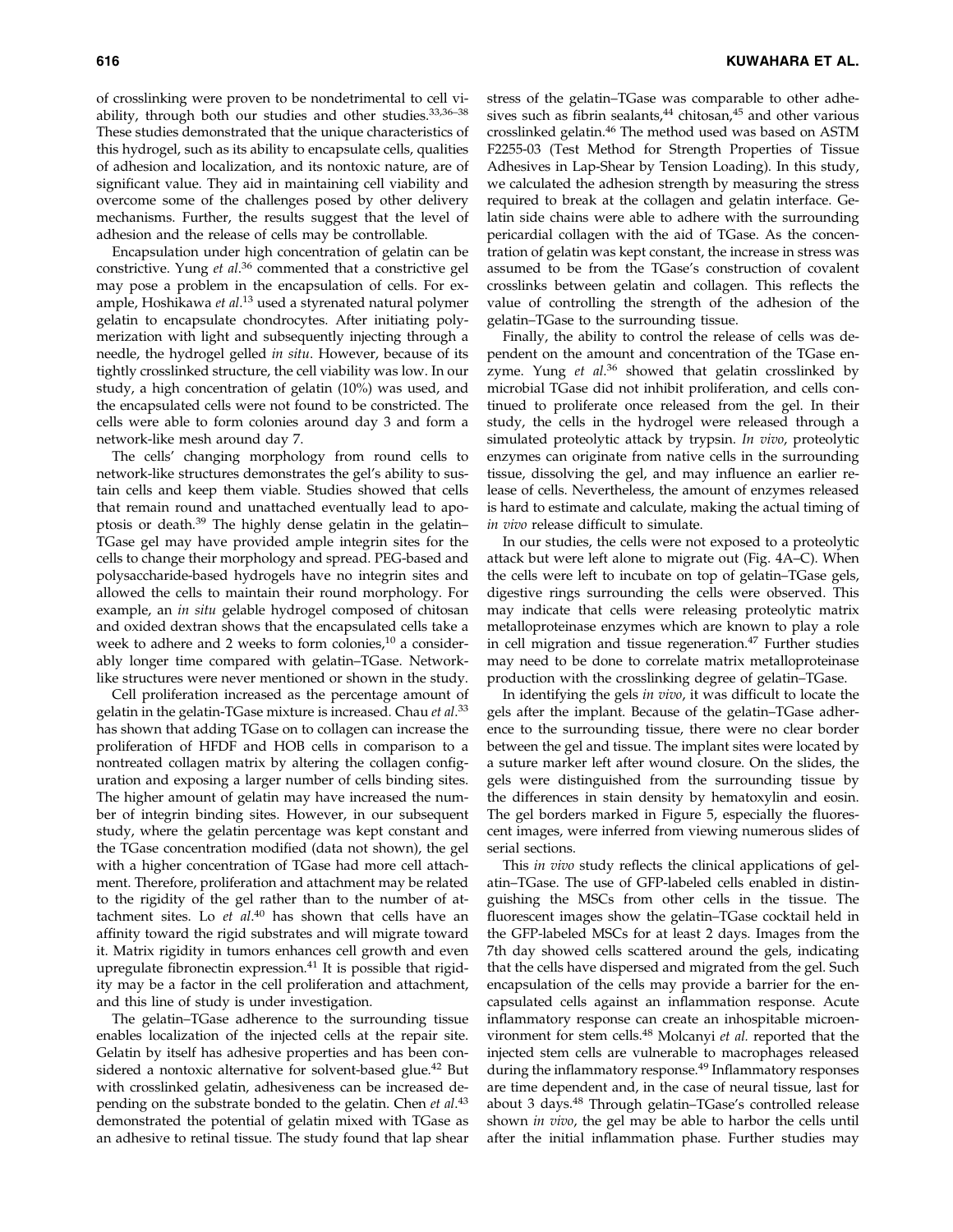### TRANSGLUTAMINASE–GELATIN GEL CELL DELIVERY 617

need to be done to see whether gelatin–TGase can block inflammatory effects on the encapsulated cells. The gelatin– TGase's ability to adhere and locally deliver cells can also be applied to wound healing, and soft and hard tissue repair. As MSCs can repair damaged tissues, a more in-depth rotator cuff study, where the healing of the defect is monitored, is currently under investigation.

## Disclosure Statement

No competing financial interests exist.

# **References**

- 1. Mooney, D.J., and Vandenburgh, H. Cell delivery mechanisms for tissue repair. [Cell Stem Cell](http://online.liebertpub.com/action/showLinks?pmid=18371446&crossref=10.1016%2Fj.stem.2008.02.005) 2, 205, 2008.
- 2. Bullough, R., Finnigan, T., Kay, A., Maffulli, N., and Forsyth, N.R. Tendon repair through stem cell intervention: cellular and molecular approaches. [Disabil Rehabil](http://online.liebertpub.com/action/showLinks?pmid=18720123&crossref=10.1080%2F09638280701788258) 30, 1746, 2008.
- 3. Liu, Y., Shu, X.Z., and Prestwich, G.D. Osteochondral defect repair with autologous bone marrow-derived mesenchymal stem cells in an injectable, in situ, cross-linked synthetic extracellular matrix. [Tissue Eng](http://online.liebertpub.com/action/showLinks?system=10.1089%2Ften.2006.12.3405&pmid=17518677) 12, 3405, 2006.
- 4. Hoffmann, A., Pelled, G., Turgeman, G., Eberle, P., Zilberman, Y., Shinar, H., Keinan-Adamsky, K., Winkel, A., Shahab, S., Navon, G., Gross, G., and Gazit, D. Neotendon formation induced by manipulation of the Smad8 signalling pathway in mesenchymal stem cells. [J Clin Invest](http://online.liebertpub.com/action/showLinks?pmid=16585960&crossref=10.1172%2FJCI22689) 116, 940, 2006.
- 5. Wang, Q.W., Chen, Z.L., and Piao, Y.J. Mesenchymal stem cells differentiate into tenocytes by bone morphogenetic protein (BMP) 12 gene transfer. [J Biosci Bioeng](http://online.liebertpub.com/action/showLinks?pmid=16310731&crossref=10.1263%2Fjbb.100.418) 100, 418, 2005.
- 6. Mangi, A.A., Noiseux, N., Kong, D., He, H., Rezvani, M., Ingwall, J.S., and Dzau, V.J. Mesenchymal stem cells modified with Akt prevent remodeling and restore performance of infarcted hearts. [Nat Med](http://online.liebertpub.com/action/showLinks?pmid=12910262&crossref=10.1038%2Fnm912) 9, 1195, 2003.
- 7. Muller-Ehmsen, J., Whittaker, P., Kloner, R.A., Dow, J.S., Sakoda, T., Long, T.I., Laird, P.W., and Kedes, L. Survival and development of neonatal rat cardiomyocytes transplanted into adult myocardium. [J Mol Cell Cardiol](http://online.liebertpub.com/action/showLinks?pmid=11851351&crossref=10.1006%2Fjmcc.2001.1491) 34, 107, 2002.
- 8. Nguyen, K.T., and West, J.L. Photopolymerizable hydrogels for tissue engineering applications. [Biomaterials](http://online.liebertpub.com/action/showLinks?pmid=12219820&crossref=10.1016%2FS0142-9612%2802%2900175-8) 23, 4307, 2002.
- 9. Tan, H., Chu, C.R., Payne, K.A., and Marra, K.G. Injectable in situ forming biodegradable chitosan-hyaluronic acid based hydrogels for cartilage tissue engineering. [Biomater](http://online.liebertpub.com/action/showLinks?pmid=19167750&crossref=10.1016%2Fj.biomaterials.2008.12.080)[ials](http://online.liebertpub.com/action/showLinks?pmid=19167750&crossref=10.1016%2Fj.biomaterials.2008.12.080) 30, 2499, 2009.
- 10. Weng, L., Romanov, A., Rooney, J., and Chen, W. Noncytotoxic, in situ gelable hydrogels composed of Ncarboxyethyl chitosan and oxidized dextran. [Biomaterials](http://online.liebertpub.com/action/showLinks?pmid=18639926&crossref=10.1016%2Fj.biomaterials.2008.06.025) 29, 3905, 2008.
- 11. Balakrishnan, B., Mohanty, M., Umashankar, P.R., and Jayakrishnan, A. Evaluation of an *in situ* forming hydrogel wound dressing based on oxidized alginate and gelatin. [Biomaterials](http://online.liebertpub.com/action/showLinks?pmid=15919113&crossref=10.1016%2Fj.biomaterials.2005.04.012) 26, 6335, 2005.
- 12. Zheng Shu, X., Liu, Y., Palumbo, F.S., Luo, Y., and Prestwich, G.D. In situ crosslinkable hyaluronan hydrogels for tissue engineering. [Biomaterials](http://online.liebertpub.com/action/showLinks?crossref=10.1016%2Fj.biomaterials.2003.08.014) 25, 1339, 2004.
- 13. Hoshikawa, A., Nakayama, Y., Matsuda, T., Oda, H., Nakamura, K., and Mabuchi, K. Encapsulation of chondrocytes in photopolymerizable styrenated gelatin for cartilage tissue engineering. [Tissue Eng](http://online.liebertpub.com/action/showLinks?system=10.1089%2Ften.2006.12.2333&pmid=16968173) 12, 2333, 2006.
- 14. Almany, L., and Seliktar, D. Biosynthetic hydrogel scaffolds made from fibrinogen and polyethylene glycol for 3D cell cultures. [Biomaterials](http://online.liebertpub.com/action/showLinks?pmid=15585249&crossref=10.1016%2Fj.biomaterials.2004.06.047) 26, 2467, 2005.
- 15. Qiu, Y., Zhang, N., Kang, Q., An, Y., and Wen, X. Chemically modified light-curable chitosans with enhanced potential for bone tissue repair. J Biomed Mater Res A 89, 772, 2009.
- 16. Nicodemus, G.D., and Bryant, S.J. Cell encapsulation in biodegradable hydrogels for tissue engineering applications. [Tissue Eng Part B Rev](http://online.liebertpub.com/action/showLinks?system=10.1089%2Ften.teb.2007.0332&pmid=18498217) 14, 149, 2008.
- 17. Williams, C.G., Malik, A.N., Kim, T.K., Manson, P.N., and Elisseeff, J.H. Variable cytocompatibility of six cell lines with photoinitiators used for polymerizing hydrogels and cell encapsulation. [Biomaterials](http://online.liebertpub.com/action/showLinks?pmid=15475050&crossref=10.1016%2Fj.biomaterials.2004.04.024) 26, 1211, 2005.
- 18. Salinas, C.N., Cole, B.B., Kasko, A.M., and Anseth, K.S. Chondrogenic differentiation potential of human mesenchymal stem cells photoencapsulated within poly(ethylene glycol) arginine-glycine-aspartic acid-serine thiol-methacrylate mixedmode networks. [Tissue Eng](http://online.liebertpub.com/action/showLinks?system=10.1089%2Ften.2006.0126&pmid=17417949) 13, 1025, 2007.
- 19. Greenberg, C.S., Birckbichler, P.J., and Rice, R.H. Transglutaminases: multifunctional cross-linking enzymes that stabilize tissues. [FASEB J](http://online.liebertpub.com/action/showLinks?pmid=1683845) 5, 3071, 1991.
- 20. Nurminskaya, M., and Kaartinen, M.T. Transglutaminases in mineralized tissues. Front Biosci 11, 1591, 2006.
- 21. Isobe, T., Takahashi, H., Ueki, S., Takagi, J., and Saito, Y. Activity-independent cell adhesion to tissue-type transglutaminase is mediated by alpha4beta1 integrin. Eur J Cell Biol 78, 876, 1999.
- 22. Takahashi, H., Isobe, T., Horibe, S., Takagi, J., Yokosaki, Y., Sheppard, D., and Saito, Y. Tissue transglutaminase, coagulation factor XIII, and the pro-polypeptide of von Willebrand factor are all ligands for the integrins alpha 9beta 1 and alpha 4beta 1. J Biol Chem 275, 23589, 2000.
- 23. Sakamoto, H., Kumazawa, Y., Kawajiri, H., and Motoki, M.  $\varepsilon$ -( $\gamma$ -Glutamyl)lysine crosslink distribution in foods as determined by improved method. J Food Sci 60, 416, 1995.
- 24. Yokoyama, K., Nio, N., and Kikuchi, Y. Properties and applications of microbial transglutaminase. Appl Microbiol Biotechnol 64, 447, 2004.
- 25. Folk, J.E. Mechanism and basis for specificity of transglutaminase-catalyzed epsilon-(gamma-glutamyl) lysine bond formation. Adv Enzymol Relat Areas Mol Biol 54, 1, 1983.
- 26. Einerson, N.J., Stevens, K.R., and Kao, W.J. Synthesis and physicochemical analysis of gelatin-based hydrogels for drug carrier matrices. [Biomaterials](http://online.liebertpub.com/action/showLinks?pmid=12423606&crossref=10.1016%2FS0142-9612%2802%2900369-1) 24, 509, 2003.
- 27. Veis, A. The Macromolecular Chemistry of Gelatin. New York: Academic Press, 1964.
- 28. Eastoe, J.E. The amino acid composition of mammalian collagen and gelatin. [Biochem J](http://online.liebertpub.com/action/showLinks?pmid=13276342) 61, 589, 1955.
- 29. Ruoslahti, E. RGD and other recognition sequences for integrins. [Annu Rev Cell Dev Biol](http://online.liebertpub.com/action/showLinks?pmid=8970741&crossref=10.1146%2Fannurev.cellbio.12.1.697) 12, 697, 1996.
- 30. Elliott, J.T., Tona, A., Woodward, J.T., Jones, P.L., and Plant, A.L. Thin films of collagen affect smooth muscle cell morphology. Langmuir 19, 1506, 2003.
- 31. Rowley, J.A., Madlambayan, G., and Mooney, D.J. Alginate hydrogels as synthetic extracellular matrix materials. [Bio](http://online.liebertpub.com/action/showLinks?pmid=9916770&crossref=10.1016%2FS0142-9612%2898%2900107-0)[materials](http://online.liebertpub.com/action/showLinks?pmid=9916770&crossref=10.1016%2FS0142-9612%2898%2900107-0) 20, 45, 1999.
- 32. Barbetta, A., Massimi, M., Conti Devirgiliis, L., and Dentini, M. Enzymatic cross-linking versus radical polymerization in the preparation of gelatin PolyHIPEs and their performance as scaffolds in the culture of hepatocytes. Biomacromolecules 7, 3059, 2006.
- 33. Chau, D.Y., Collighan, R.J., Verderio, E.A., Addy, V.L., and Griffin, M. The cellular response to transglutaminase-crosslinked collagen. [Biomaterials](http://online.liebertpub.com/action/showLinks?pmid=15927250&crossref=10.1016%2Fj.biomaterials.2005.04.017) 26, 6518, 2005.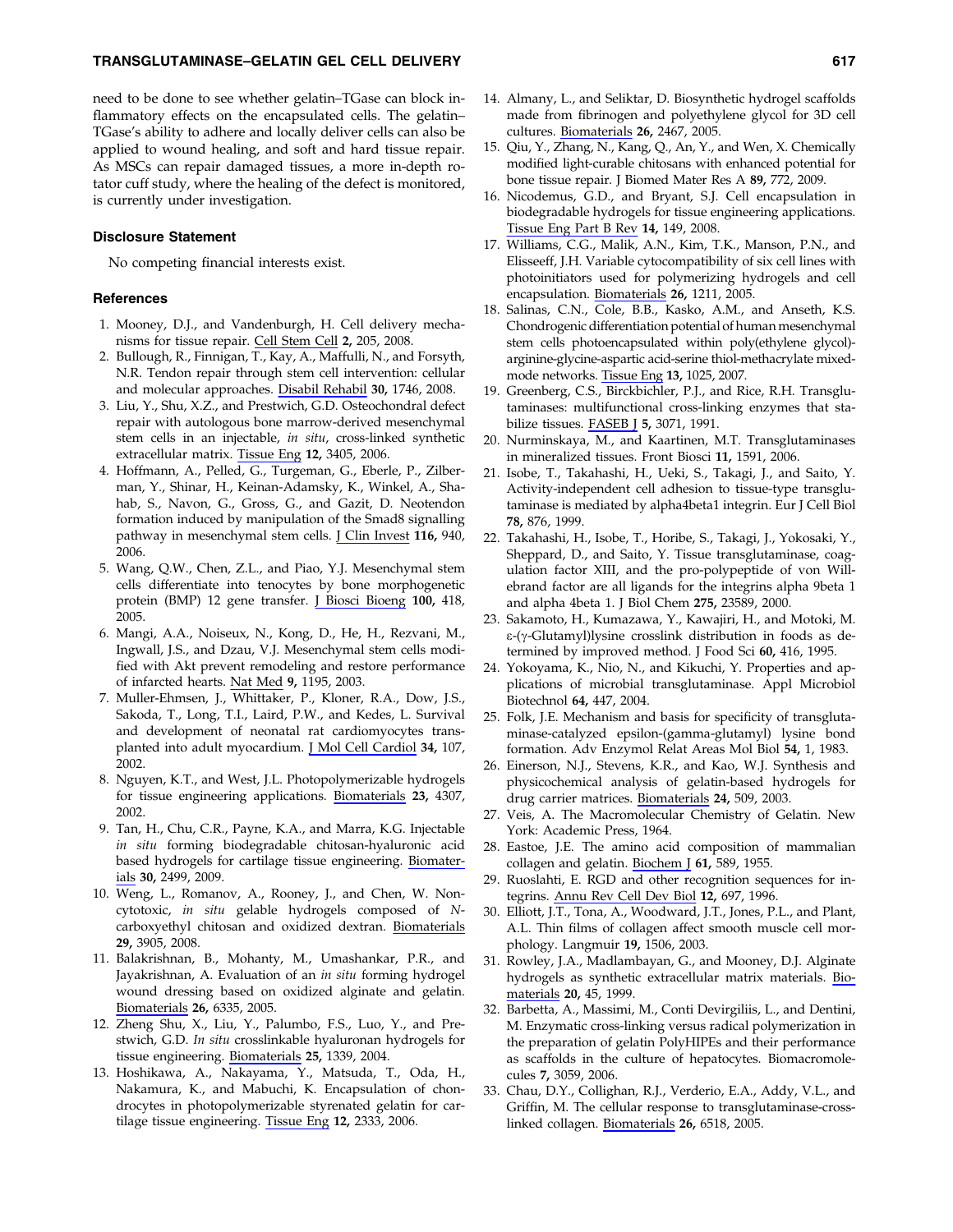- 34. Hall, F.L., Han, B., Kundu, R.K., Yee, A., Nimni, M.E., and Gordon, E.M. Phenotypic differentiation of TGF-beta1 responsive pluripotent premesenchymal prehematopoietic progenitor (P4 stem) cells from murine bone marrow. [J Hematother Stem Cell Res](http://online.liebertpub.com/action/showLinks?system=10.1089%2F15258160151134962&pmid=11359673) 10, 261, 2001.
- 35. Ugural, A.C. Stresses in Plates and Shells, 2nd edition. New York: McGraw-Hill, 1999.
- 36. Yung, C.W., Wu, L.Q., Tullman, J.A., Payne, G.F., Bentley, W.E., and Barbari, T.A. Transglutaminase crosslinked gelatin as a tissue engineering scaffold. J Biomed Mater Res A 83, 1039, 2007.
- 37. Chen, R.N., Ho, H.O., and Sheu, M.T. Characterization of collagen matrices crosslinked using microbial transglutaminase. Biomaterials 26, 4229, 2005.
- 38. Orban, J.M., Wilson, L.B., Kofroth, J.A., El-Kurdi, M.S., Maul, T.M., and Vorp, D.A. Crosslinking of collagen gels by transglutaminase. [J Biomed Mater Res A](http://online.liebertpub.com/action/showLinks?pmid=14986330&crossref=10.1002%2Fjbm.a.20110) 68, 756, 2004.
- 39. Chen, C.S., Mrksich, M., Huang, S., Whitesides, G.M., and Ingber, D.E. Geometric control of cell life and death. [Science](http://online.liebertpub.com/action/showLinks?pmid=9162012&crossref=10.1126%2Fscience.276.5317.1425) 276, 1425, 1997.
- 40. Lo, C.M., Wang, H.B., Dembo, M., and Wang, Y.L. Cell movement is guided by the rigidity of the substrate. [Biophys](http://online.liebertpub.com/action/showLinks?pmid=10866943&crossref=10.1016%2FS0006-3495%2800%2976279-5) [J](http://online.liebertpub.com/action/showLinks?pmid=10866943&crossref=10.1016%2FS0006-3495%2800%2976279-5) 79, 144, 2000.
- 41. Williams, C.M., Engler, A.J., Slone, R.D., Galante, L.L., and Schwarzbauer, J.E. Fibronectin expression modulates mammary epithelial cell proliferation during acinar differentiation. Cancer Res 68, 3185, 2008.
- 42. Yoon, J.-H., Woo, J.-W., Rho, H.-J., Ahn, J.-R., Yu, S.-J., Lee, Y.-B., Moon, C.-K., and Kim, S.-B. Optimization of adhesive strength to plywood of gelatin processed from dorsal skin of yellowfin tuna (Thunnus albacares). Korean J Chem Eng 25, 134, 2008.
- 43. Chen, T., Janjua, R., McDermott, M.K., Bernstein, S.L., Steidl, S.M., and Payne, G.F. Gelatin-based biomimetic tissue adhesive. Potential for retinal reattachment. J Biomed Mater Res B Appl Biomater 77, 416, 2006.
- 44. Sierra, D.H., Feldman, D.S., Saltz, R., and Huang, S. A method to determine shear adhesive strength of fibrin sealants. J Appl Biomater 3, 147, 1992.
- 45. Ishihara, M., Nakanishi, K., Ono, K., Sato, M., Kikuchi, M., Saito, Y., Yura, H., Matsui, T., Hattori, H., Uenoyama, M., and Kurita, A. Photocrosslinkable chitosan as a dressing for wound occlusion and accelerator in healing process. [Bio](http://online.liebertpub.com/action/showLinks?pmid=11771703&crossref=10.1016%2FS0142-9612%2801%2900189-2)[materials](http://online.liebertpub.com/action/showLinks?pmid=11771703&crossref=10.1016%2FS0142-9612%2801%2900189-2) 23, 833, 2002.
- 46. Sung, H.W., Huang, D.M., Chang, W.H., Huang, R.N., and Hsu, J.C. Evaluation of gelatin hydrogel crosslinked with various crosslinking agents as bioadhesives: in vitro study. J Biomed Mater Res 46, 520, 1999.
- 47. Lutolf, M.P., Lauer-Fields, J.L., Schmoekel, H.G., Metters, A.T., Weber, F.E., Fields, G.B., and Hubbell, J.A. Synthetic matrix metalloproteinase-sensitive hydrogels for the conduction of tissue regeneration: engineering cell-invasion characteristics. [Proc Natl Acad Sci USA](http://online.liebertpub.com/action/showLinks?pmid=12686696&crossref=10.1073%2Fpnas.0737381100) 100, 5413, 2003.
- 48. Okano, H. Stem cell biology of the central nervous system. [J Neurosci Res](http://online.liebertpub.com/action/showLinks?pmid=12205662&crossref=10.1002%2Fjnr.10343) 69, 698, 2002.
- 49. Molcanyi, M., Riess, P., Bentz, K., Maegele, M., Hescheler, J., Schafke, B., Trapp, T., Neugebauer, E., Klug, N., and Schafer, U. Trauma-associated inflammatory response impairs embryonic stem cell survival and integration after implantation into injured rat brain. [J Neurotrauma](http://online.liebertpub.com/action/showLinks?system=10.1089%2Fneu.2006.0180&pmid=17439346) 24, 625, 2007.

Address correspondence to: Bo Han, Ph.D. Departments of Surgery and Biomedical Engineering University of Southern California 1840 N Soto St., EDM 192 Los Angeles, CA 90032

E-mail: bohan@usc.edu

Received: June 16, 2009 Accepted: September 16, 2009 Online Publication Date: October 28, 2009